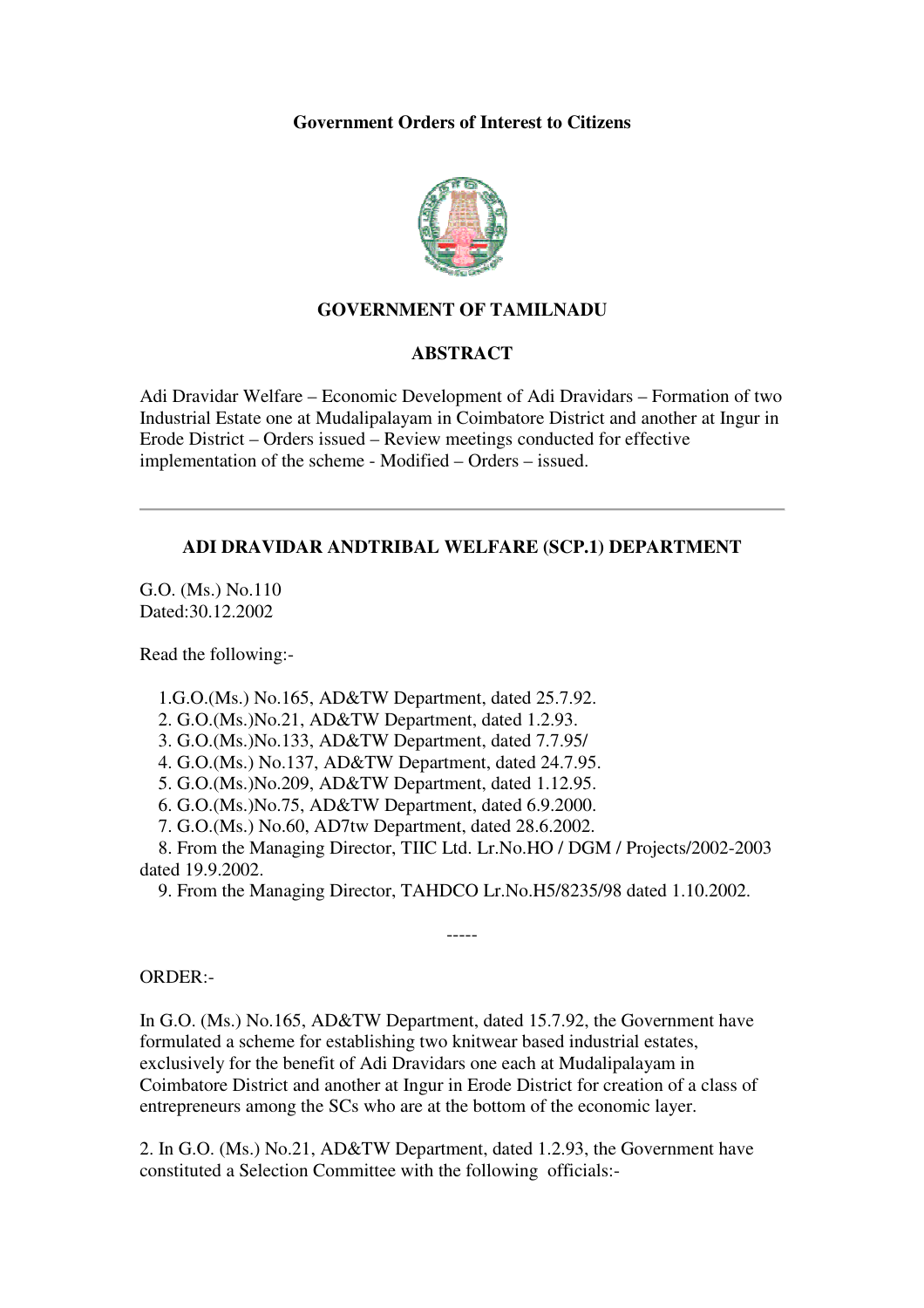- 1. (i) Secretary to Government, Adi Dravidar and Tribal Welfare Department, Chairman.
- 2. (ii) Managing Director, Tamil Nadu Adi Dravidar Housing and Development Corporation (TAHDCO), Chennai.
- 3. (iii) Director of Adi Dravidar Welfare, Chennai.
- 4. (iv) Director of Tribal Welfare, Chennai.
- 5. (v) Managing Director, Industrial and Technical Consultancy Organisation of Tamil Nadu limited (ITCOT)
- 6. (vi) A representation from Small Scale Industries.
- 7. (vii) A representation from Tamil Nadu Industrial Investment Corporation (TIIC)
- 8. (viii) A representation from Industries Promotion Corporation of Tamil Nadu (SIPCOT)
- 9. (ix) A representation from South Indian Textile Research Association, Coimbatore (SITRA)

3. The Managing Director, TAHDCO was also directed to advertise through leading dailies inviting application from the eligible Scheduled Caste people of Tamil Nadu in the prescribed form.

4. Subsequently in the G.O. (Ms.)No.133, AD&TW Department, dated 7.7.95, orders pertaining to the mode of pattern of financial assistance, unit cost, collateral security and to individual projects in respect of the establishment of the knitwear based industrial estates at Mudalipalayam and Ingur.

5. The pattern of financing the projects was confined to the following :-

| Term loan from TIIC                | $:60\%$         |
|------------------------------------|-----------------|
| Promoter's contribution            | $:10\%$         |
| <b>State Capital Subsidy</b>       | $:15\%$         |
| State Government's Contribution to | $\therefore$ 5% |
| Share Capital (From SCA)           |                 |
| TAHDCO margin money                | $:10\%$         |

6. The cost of the unit was ranging from Rs.21 lakhs to Rs.130 lakhs. Also in the G.O. it was ordered that the Government would provide for collateral security in the form of Government Guarantee to TIIC of 15% of project cost or Rs.15 lakhs whichever is lower.

7. As regards Industrial Units at Mudalipalayam out of the 100 sheds 54 beneficiaries have availed the loan assistance from the TIIC. For another 20 persons loans sanctioned have lapsed and 26 selected beneficiaries are in the waiting list. At Ingur 200 sheds have been constructed and are ready for allotment.

8. Lack of interest in starting industrial units, reluctance on the part of beneficiaries to repay the loan and confining the allotment only to the knitwear industry alone held up the successful implementation of the scheme.

9. To resolve the problems in the implementation of the scheme, it was reviewed by the Government at the highest level and a series of meetings were held with the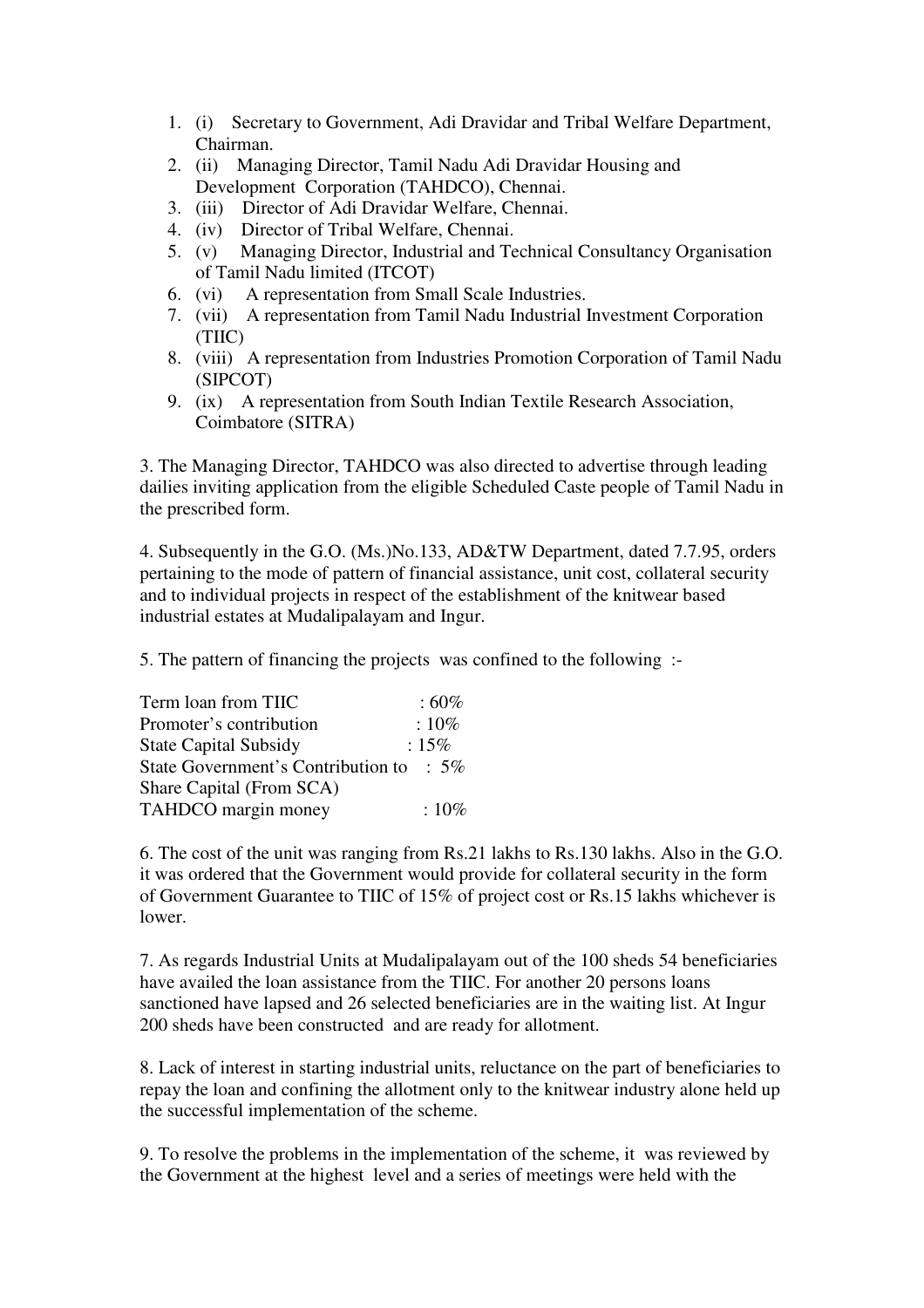concerned authorities. Based on the meetings, it was decided to receive the fresh proposals from the Managing Director, TAHDCO and TIIC.

10. Accordingly the proposals from the Managing Director, TAHDCO and TIIC have been received by the Government . Government examined the proposals in detail and they issue the following orders in modification of the earlier orders issued in respect of selection, counselling of beneficiaries , pattern of assistance, collateral security and Self help groups formation.

### **Selection and Counselling :-**

The Government direct that the Managing Director, TAHDCO should release advertisement calling for applications through one English and one Tamil daily. These applications shall be received and processed by TIIC adopting the procedure presently being followed. While sanctioning loans to entrepreneurs, TIIC may hold workshops/seminars wherein the applicants may be invited and the scope can be explained to them in detail before submitting proposals to TIIC for sanction of loans.

The selection of beneficiaries shall be undertaken by the Branch Selection Committee and Head Office Screening Committee of TIIC as the case may be in accordance with the existing norms prescribed by TIIC for the selection of beneficiaries.

Managing Director, TIIC is directed to ensure that the selection of 200 beneficiaries for the Ingur Industrial Estate and 46 beneficiaries for the Mudalipalayam Industrial Estate shall be taken up by TIIC based on the financial viability of the project, networth, expertise of the promoter, willingness and capability of the entrepreneurs to undertake commercially viable project. The present system of selection through Committee constituted by the Government in the G.O. second read above gets superseded.

After the selection of beneficiaries TIIC shall get prior clearance of the Government for the list of the beneficiaries so selected before sanctioning loan applications.

#### **Self Help Groups :-**

The Government direct that while selecting the beneficiaries, Managing Director, TIIC should encourage Self Help Groups to undertake suitable projects based on their experience. Even groups of men who form a cohesive unit can also be encouraged.

#### **Project cost :-**

The present guidelines on project cost which ranges between 21 lakhs to 130 lakhs may be revised to suit the need based requirement of each individual project selected by the entrepreneurs/Self help groups. Only viable projects having good demand among the general public such as production of masala powder, pickles, chips, processed food and other useful consumer items should be brought under the purview of the scheme as it would be easier for the entrepreneurs/Self Help Groups to market their products both in the local market and also in the adjoining districts. Such of those projects considered with a focus on business economics, should be encouraged.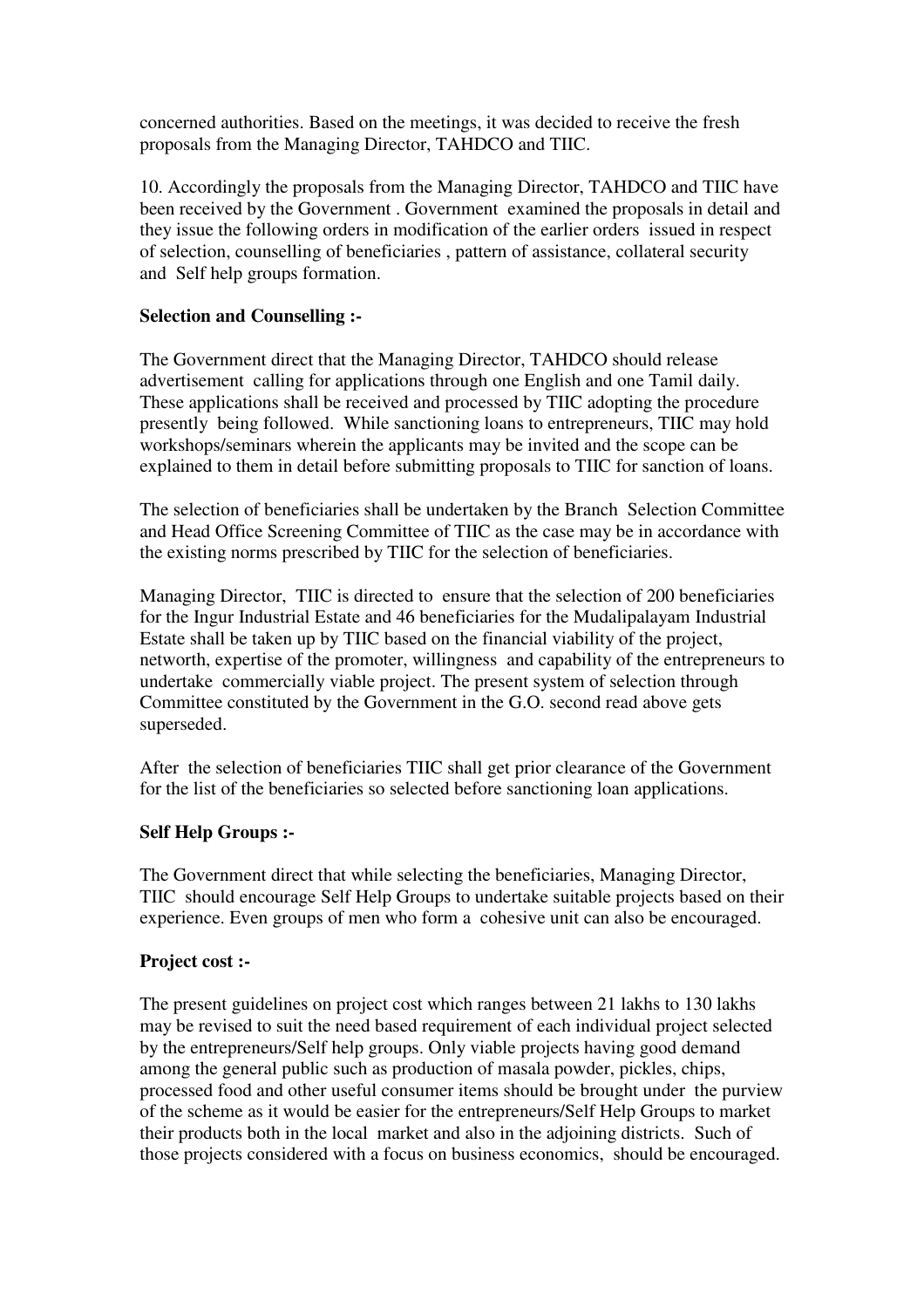Restricting the economic activity only to knitwear is thus removed. The types of the units to be allowed in Mudalipalayam and Ingur are expanded to cover financially viable and potentially marketable projects in different sectors including knitwear.

### **Pattern of assistance :-**

The pattern of assistance will be as follows for all projects in all sectors.

| Term loan assistance from TIIC         | $:60\%$ |
|----------------------------------------|---------|
| <b>State Capital Subsidy</b>           | :15%    |
| <b>TAHDCO</b> Margin money             | $:10\%$ |
| <b>State Government's Contribution</b> | $:5\%$  |
| Share Capital (from SCA)               |         |
| Promoter's Contribution                | $:10\%$ |

### **Collateral Security :- (Government Guarantee)**

The Government will provide for collateral security to TIIC at 15% of the project cost or Rs.15 lakhs whichever is lower.

#### **Market Study :-**

The Managing Director, TAHDCO in consultation with Managing Director, TIIC should conduct upcountry market study of the existing products. Since Tiruppur is a major export centre, the existing Exporters Association could be used for getting marketing tie-up to help the entrepreneurs/Self Help Groups to export those products.

#### **Allotment of sheds :-**

The Government further direct that the Managing Director, TAHDCO shall examine the allotting of the existing sheds at Mudalipalayam and Ingur either on leasehold basis or on rental basis instead of on outright sale basis since this will reduce the loan liability of the beneficiaries to a great extent.

11. The Managing Director, TIIC, Managing Director, TAHDCO, are directed to follow the above orders scrupulously.

12. This order issues with the concurrence of Finance Department vide its U.O.Note No.4935/FS/P/2002, dated 8.11.2002.

> P. SELVAM, SECRETARY TO GOVERNMENT.

# (BY ORDER OF THE GOVERNOR)

To

The Managing Director,TAHDCO,Chennai-101. The Commissioner, Adi Dravidar and Welfare , Chennai-5 The Managing Director, TIIC Ltd, Chennai-35.